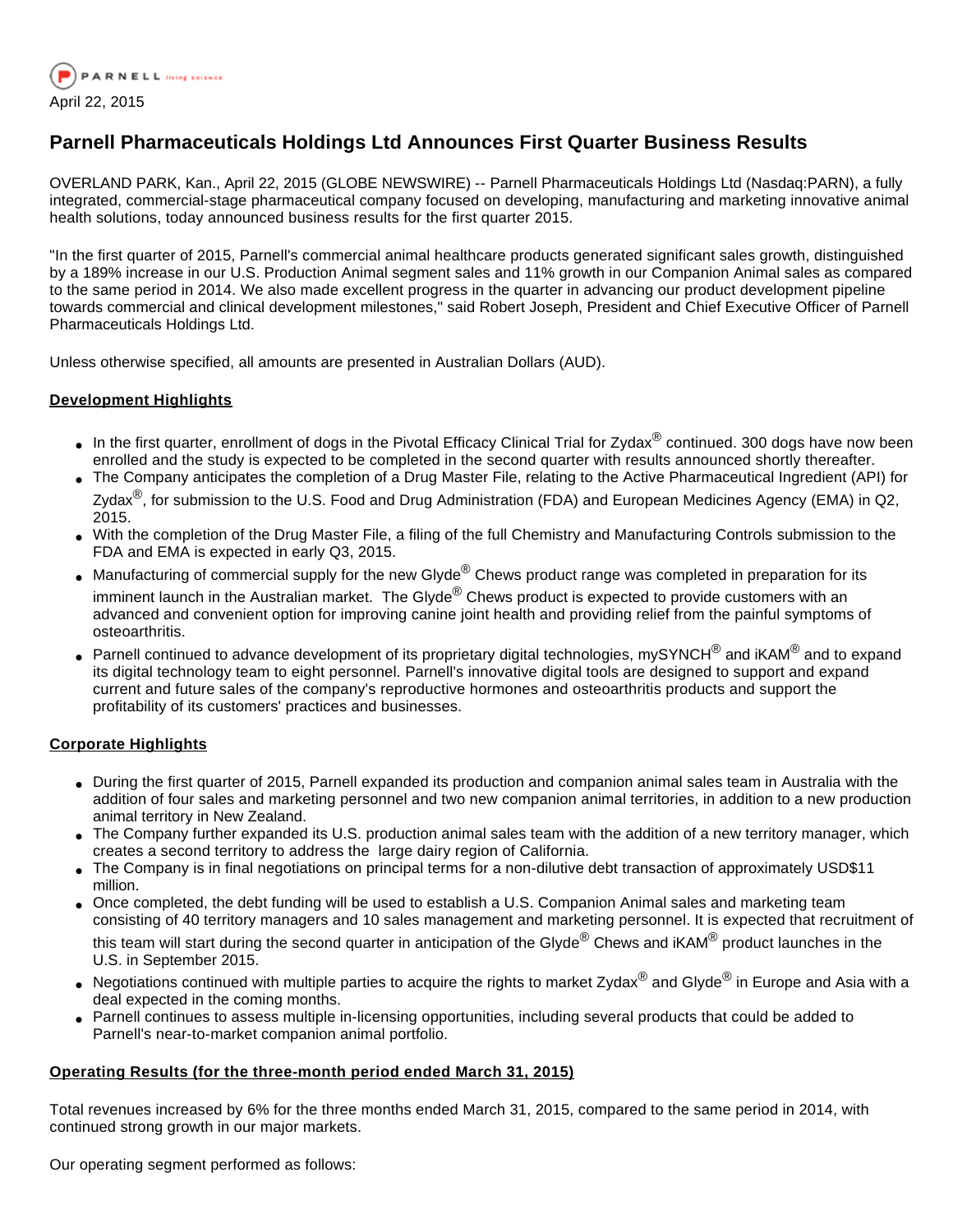- Production Animal U.S.: Sales for the three months ended March 31, 2015 increased by \$0.7 million, or 189%, to \$1.1 million, compared to the three months ended March 31, 2014. Strong growth in the first quarter of 2015 was primarily driven by continued success of sales staff deployed in market for the full quarter and the addition of new sales management executives in December 2014 who have had an immediate impact. Furthermore, sales in-market (sales from distributors to veterinarians and dairy producers) grew 57% in the first quarter, indicating that distributor inventories have now fully normalized.
- Production Animal Rest of World (ROW): sales decreased by \$0.9 million in the three months ended March 31, 2015, compared to the same period in 2014. This decrease is driven by the timing of orders to our distribution and marketing partners outside of the U.S., Australia and New Zealand, which in 2014, occurred in the first quarter but will fall in later quarters in 2015.
- Companion Animal product sales continued to grow in Australia seven years after launch with total companion sales growing 11% to \$0.3 million, in the three-month period ended March 31, 2015, compared to the same period in 2014.
- We did not undertake contract manufacturing during Q1 2015 or Q1 2014. In 2015, we are focused on identifying revenue-generating opportunities that would commence in 2016, taking advantage of the currently estimated 75% available production capacity in our FDA-inspected sterile manufacturing facility.

Net Income for the three months ended March 31, 2015 was \$0.1 million compared to a net loss of \$6.4 million for the three months ended March 31, 2014. The increase in net income was primarily driven by management's re-assessment of provisions associated with supplier obligations and determination that the obligation no longer met the criteria of a provision during the first quarter of 2015, resulting in \$2.6 million being recorded in other income. Additionally, revenues increased and we experienced favorable foreign exchange fluctuations. This was partially offset by increased costs associated with headcount added during the second half of 2014 following our IPO; increased investment in our product pipeline, commercial infrastructure in the U.S. and our Digital Technology development team during the first quarter of 2015; in addition to increased compliance costs associated with being a public company.

EPS for the three months ended March 31, 2015 was \$0.004 compared to a loss per share of \$0.78 in the same period of 2014, due partially to other income recorded in the first quarter of 2015.

As of March 31, 2015, Parnell had cash and cash equivalents of \$10.6 million compared to \$4.3 million as of March 31, 2014.

The largest expenditure of cash in the quarter was a one-time payment of \$2.7 million to Lonza for development of the Zydax<sup>®</sup> API. Excluding this one-time payment, with increasing revenue generation and future cash receipts our underlying cash utilization should normalize in future periods.

### **Key Figures**

|                              | <b>For the Three Months</b><br>Ended March 31, |                    |
|------------------------------|------------------------------------------------|--------------------|
|                              |                                                |                    |
|                              | 2015                                           | 2014               |
|                              | <b>AUD\$</b>                                   | AUD\$              |
|                              |                                                |                    |
| Revenue                      | 1,547,548                                      | 1.456.970          |
| Net Income/(Loss) Before Tax |                                                | 50,669 (8,908,722) |
| Net Income/(Loss)            |                                                | 50,669 (6,377,195) |
| EPS (basic and diluted)      | 0.004                                          | (0.78)             |
| Cash and Cash Equivalents    | 10,555,507                                     | 4,284,188          |

### **Conference Call Information**

Management will host a conference call on April 22, 2015 at 8:00 a.m. ET to discuss business performance for the first quarter. Investors and analysts may access the conference call by dialing (877) 244-6184 (U.S./Canada) or (920) 663-6271 (International) and using the conference ID# 26322192.

A telephone replay will be available for one week following the call by dialing (855) 859-2056 (U.S./domestic) and (404) 537- 3406 using the conference ID# 26322192.

### **About Parnell**

Parnell (Nasdaq:PARN) is a fully integrated pharmaceutical company focused on developing, manufacturing and commercializing innovative animal health solutions. Parnell currently markets five products for companion animals and